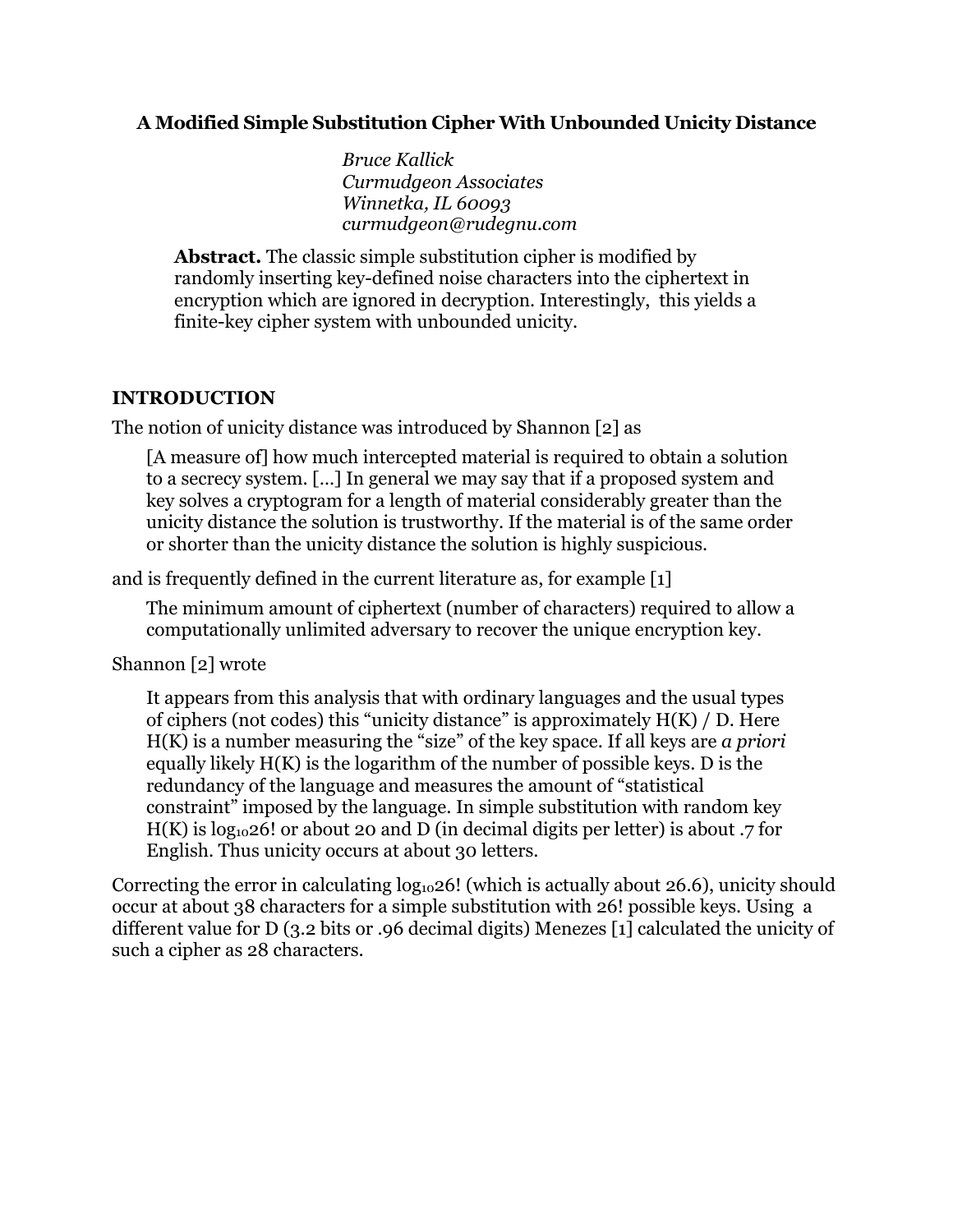## **A CLOAKED SUBSTITUTION CIPHER**

In this paper we consider a cipher system which operates on plaintext strings over the 26-character alphabet *A* comprising the 26 uppercase letters A-Z, and generates ciphertext strings over the 52-character alphabet *A*ʹ comprising the 52 uppercase and lowercase letters A-Z and a-z as follows:

Some permutation of 26 of the 52 characters of *A*ʹ is chosen as a secret shared 26 character key K, say for example,

```
Q j u f G C t w b U z S N L q H A g V D O o a n s I
```
which is used as the basis of a simple substitution cipher which can be displayed as a substitution table,  $\xi_K$ 

> m: A B C D E F G H I J K L M N O P Q R S T U V W X Y Z  $\xi_{\rm K}$ (m): Q j u f G C t w b U z S N L q H A g V D 0 o a n s I

Then a plaintext message M is encrypted into a ciphertext cryptogram C using the key K by means of the following

*Simple Substitution Encryption algorithm:*  $C \leftarrow E(K, M)$ 

Replace each character m of M by  $\xi_K(m)$ .

and a ciphertext cryptogram C is decrypted into a plaintext message M using the key K by means of the following

## *Simple Substitution Decryption algorithm:*  $M \leftarrow D(K, C)$

Replace each character c of C by  $\xi_{K^{-1}}(c)$ .

The 26 characters of *A*ʹ used by a key are said to be that key's *signal characters*, and the 26 unused characters are its *noise characters*, so each key K divides *A*ʹ into a subset  $S_K$  of signal characters and a complementary subset  $\mathcal{N}_K$  of noise characters.

For the example key above,

 $S_K = \{A \cap B + I \cup B \cap Q \leq U \vee B + g \}$  no q s t u w z}  $N_K = {B \t E \t F \t J \t K \t M \t P \t R \t T \t W \t X \t Y \t Z \t C \t d \t e \t h \t i \t k \t l \t m \t p \t r \t v \t x \t y}$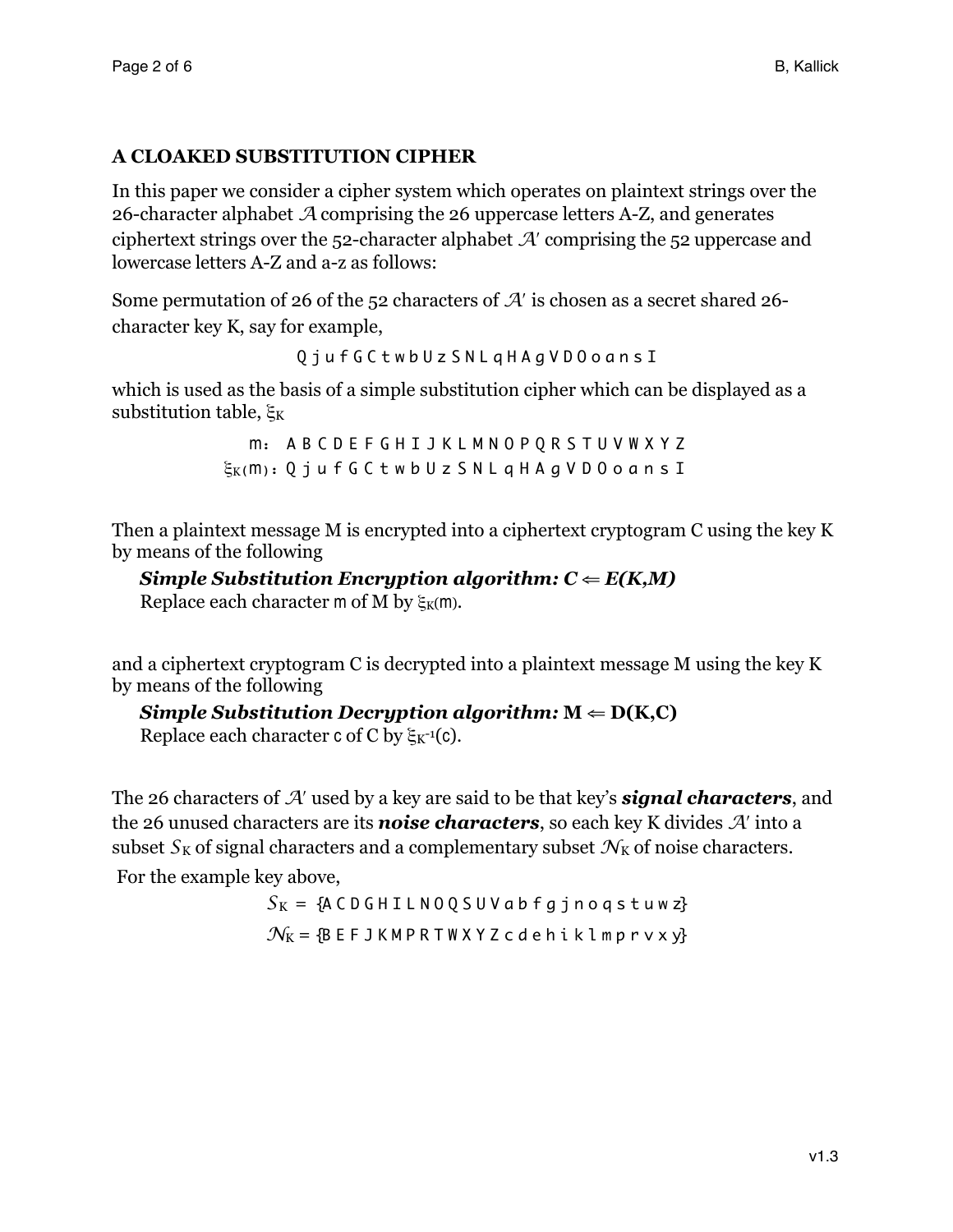Now consider the following modification of the simple substitution cipher:

# *Cloaked Substitution Encryption algorithm:*  $C \leftarrow E^*(K, M)$

- 1.  $C' \leftarrow E(K,M)$ , i.e., encrypt M with the simple substitution algorithm E using K.
- 2. Randomly intersperse noise characters into Cʹ producing a string C as follows: i←0 j←0 REPEAT Flip a coin IF heads Randomly choose a noise character n∊*N*<sup>K</sup> increment i  $C_i$ ←n ELSE

```
increment j
IF j \leq |C'| increment i 
        C_i \leftarrow C'_iENDIF
```

```
ENDIF
UNTIL j > |C'|
```
# *Cloaked Substitution Decryption algorithm:*  $M \leftarrow D^*(K, C)$

- 1. Drop all noise characters from C, leaving a string Cʹ of signal characters.
- 2.  $M \leftarrow D(K, C')$ , i.e., decrypt C' with the simple substitution algorithm D using K.

Considering that there are 52! / 26! possible ways that 26 characters can be selected from 52, for the cloaked substitution cipher there are 26! x (52! / 26!<sup>2</sup>)  $\approx$  2 x 10<sup>41</sup> possible keys, and H(K) / D is about 59 using Shannon's value for D, or 43 using Menezes's.

But in fact the unicity distance for this cipher is actually unbounded, as can be shown by the following argument.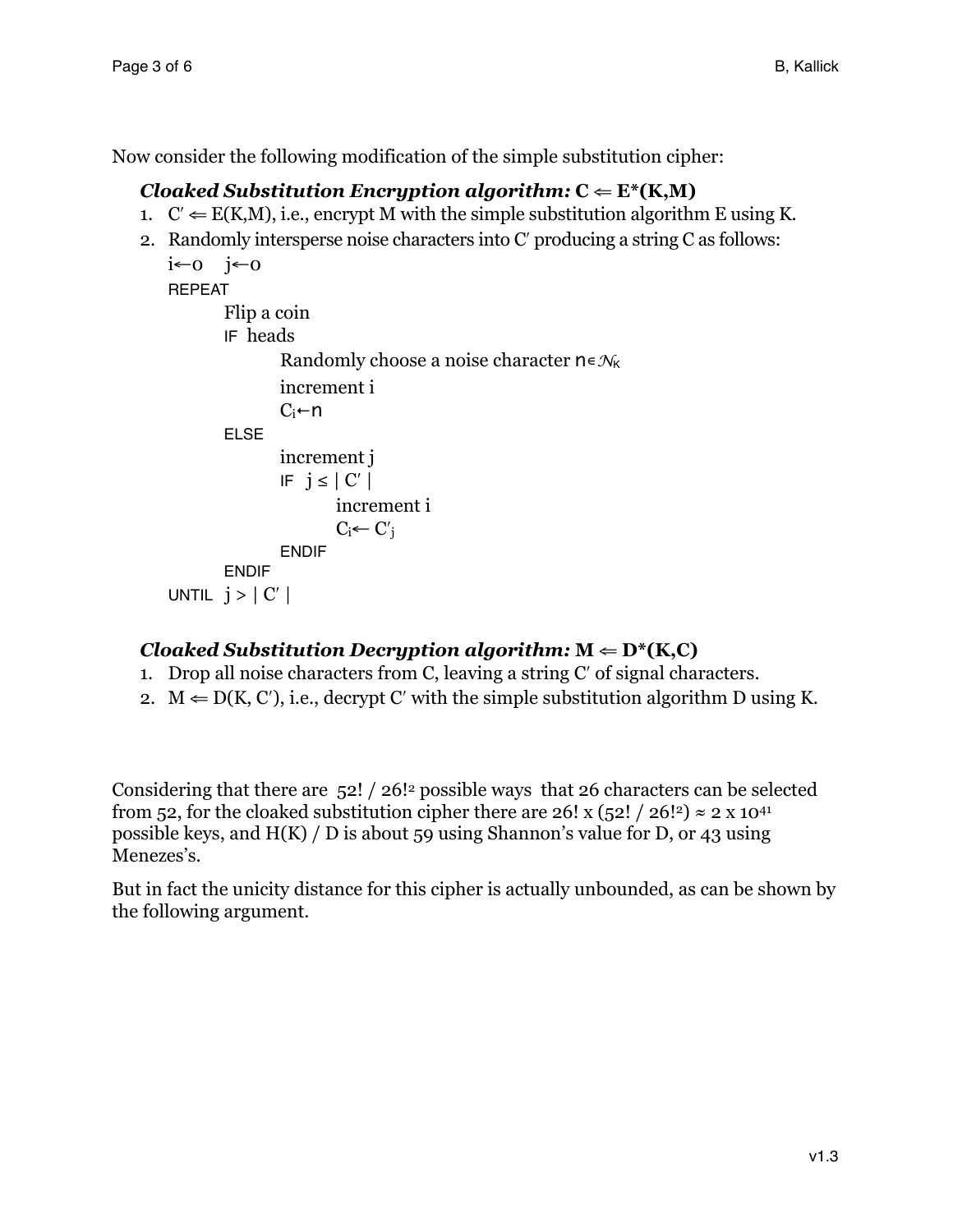## *Theorem:* **The unicity of the cloaked substitution cipher is unbounded.** *Proof:*

Two ciphertext strings S and T can be randomly interleaved by the following *Random Interleaving algorithm:*  $R \leftarrow I(S,T)$ 

Given two strings S and T, the string R is constructed as follows:

```
i←1 j←1 k←1 
WHILE i \leq |S| + |T|Flip a coin 
    IF heads 
       IF j \leq |S|R_i \leftarrow S_iincrement i
               increment j 
       ENDIF
    ELSE
       IF k \leq |T|R_i \leftarrow T_k increment i 
                increment k 
       ENDIF
   ENDIF
ENDWHILE
```
Let us say that two keys K1 and K2 are *complementary* in case for each key,  $S_{K1} =$  $N_{K_2}$  and  $S_{K_2} = N_{K_1}$ ; i.e., for each key, the subset of *A*<sup>'</sup> comprising its signal characters is the subset comprising the other's noise characters. (So for any given key there will be 26! complementary keys.)

If for two such complementary keys,  $C_1 \le E(K_1,M_1)$  and  $C_2 \le E(K_2,M_2)$  for two messages M1 and M2, and these two cryptograms are randomly interleaved as  $C \leftarrow I(C_1, C_2)$ , then  $M_1 \leftarrow D^*(K_1, C)$  and  $M_2 \leftarrow D^*(K_2, C)$ .

That is, C is one of the infinitely many possible cloaked substitution encryptions of M1 using K1, and at the same time it's one of the infinitely many possible cloaked substitution encryptions of M2 using K2, so the cloaked substitution cipher has an unbounded unicity distance (since the length of C can be made arbitrarily large).

*Q.E.D.*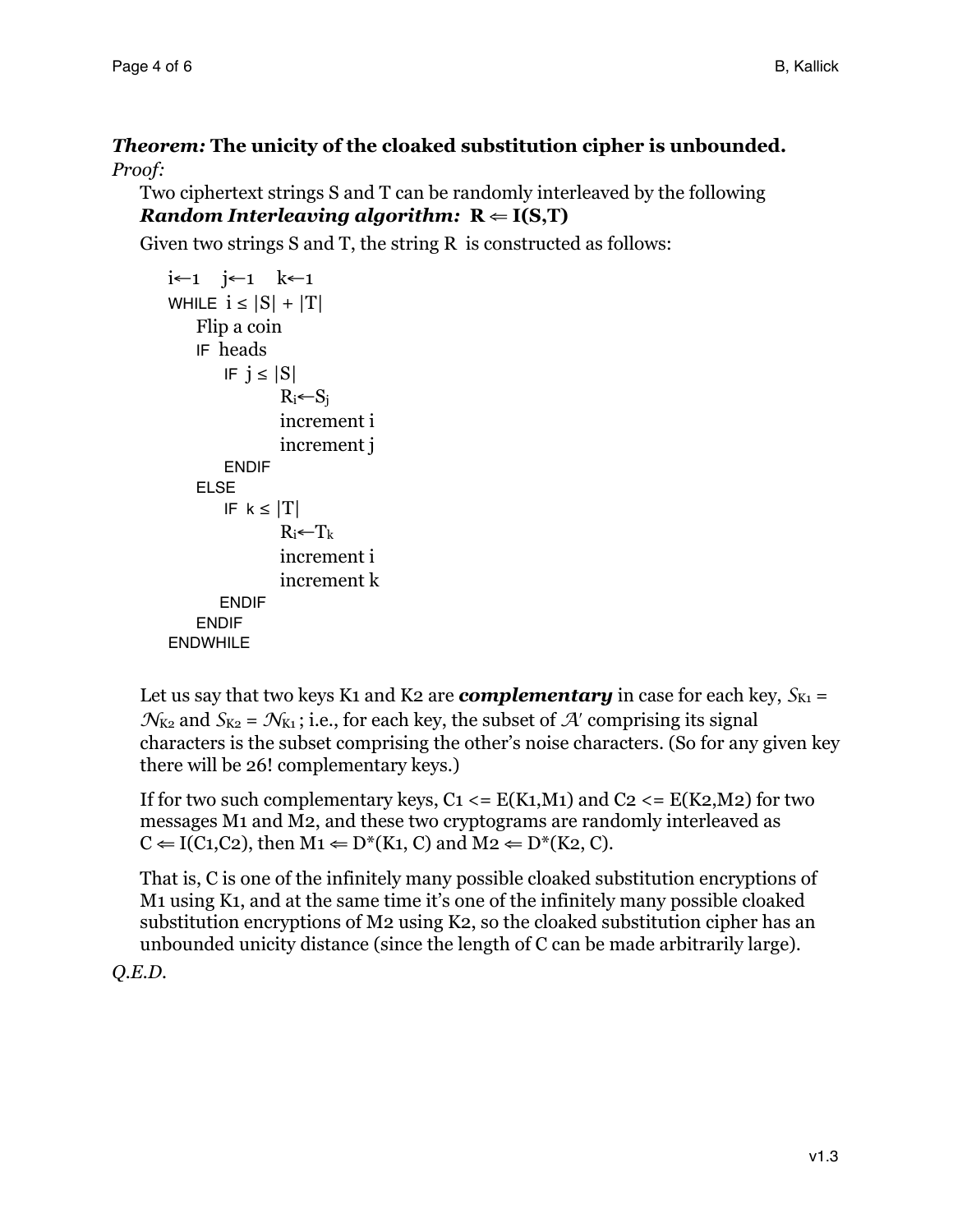As a whimsical illustration, take as K1 the example key given above and as K2 take the complementary key

W X k v E d c i Z R r m B e K T J x P M F y h l Y p

with substitution table,  $\xi_K$ 

 m: A B C D E F G H I J K L M N O P Q R S T U V W X Y Z  $\xi_{K_2}(m)$ : W X k v E d c i Z R r m B e K T J x P M F y h l Y p

Then the 365-character ciphertext

bMiZaPZQLfGgPMiEGdKfxESPMTqxLZBGSsQEyWVQmuSqMOfDwQiEDBCSqQDVqFLxwbtBFxZwecqTGZgeEoQSPWevMiEGV iEBQLfwbmKSkSrVaPXwEGLWxQSvSEvhQZMiBKDPqLPuGbWVQaeQvZuegqcaWxBfEeMQwqPcVxEEDqeZCtqSfeGLfQvCZC qfPbSMZVekjMZeGMiVEbfMGDhwZGSmZQzcGjiMPGLGMWQDewDvmZrwEGvDgxGFGZvPVCKSdODEmvhZMDiGgyKbZLkEPtQ PLWwWffQevTLxubKTiEMLZktbLPDMwGjgGGIWGevmZrEiWxTExPiKWxhZMiXEWxvPMiWWxEPMKeMiEZxXKPKBP

is decrypted, using K1, as (with spaces added for legibility):

I WANDERED LONELY AS A CLOUD THAT FLOATS ON HIGH OER VALES AND HILLS WHEN ALL AT ONCE I SAW A CROWD A HOST OF GOLDEN DAFFODILS BESIDE THE LAKE BENEATH THE TREES FLUTTERING AND DANCING IN THE BREEZE

but, using K2, is decrypted as:

THIS IS THE FOREST PRIMEVAL THE MURMURING PINES AND THE HEMLOCKS BEARDED WITH MOSS AND IN GARMENTS GREEN INDISTINCT IN THE TWILIGHT STAND LIKE DRUIDS OF ELD WITH VOICES SAD AND PROPHETIC STAND LIKE HARPERS HOAR WITH BEARDS THAT REST ON THEIR BOSOMS

### **RELATED WORK**

Relatively little has been published regarding finite-key ciphers that have unbounded unicity distance. The author is only aware of work by Massey and Ingemarsson [3] [4] and Maurer [5].

#### **POSSIBLE DIRECTIONS FOR FURTHER RESEARCH**

It would be of interest to explore what effect interspersing random noise characters into the ciphertext will have on the various hill-climbing based attacks routinely used against substitution ciphers. One promising direction to follow would be to use the previous ploy, bisecting the plaintext, encrypting each half with complementary keys, and randomly interleaving the two encryptions. This could be expected to have two desirable consequences: 1) using one encrypted part of the plaintext as the noise characters to be interleaved with the other encrypted part instead of randomly generating them will prevent their being uniformly distributed, which would clearly